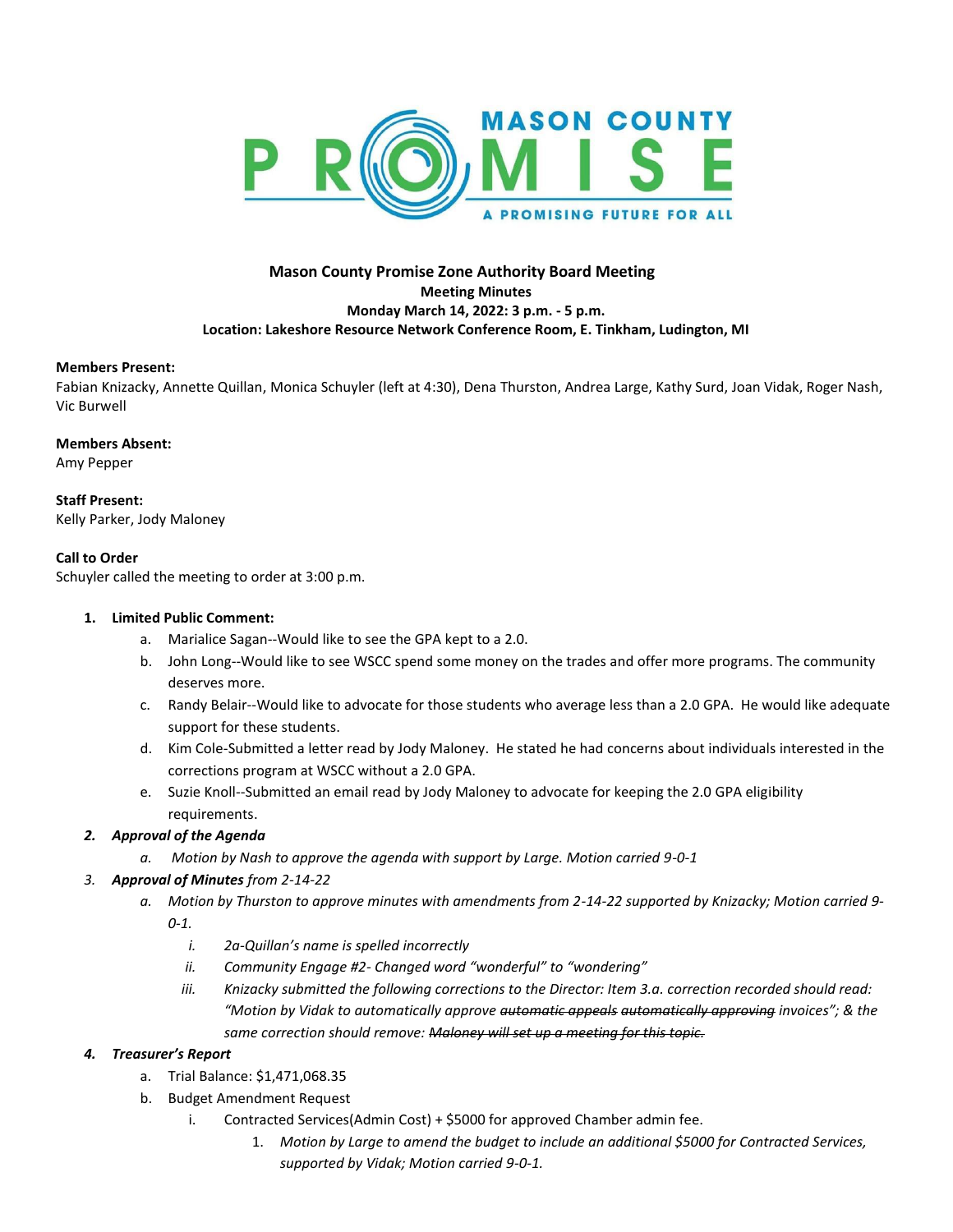- ii. New Invoices:
	- 1. Chamber Invoice: \$5000
	- 2. MCC FAFSA Initiative Invoice: \$500
- iii. Approval of Invoices and Treasurer's Report
	- *1. Motion by Knizacky to approve the invoices & Treasurer's Report, supported by Thurston; Motion carried 9-0-1 Motion carried.*

## *5.* **Director's Report**

- **a.** Approval of the Director's Report
	- **i.** *Motion by Nash to approve the Director's Report with support by Knizacky; Motion carried 9-0-1.*

## **6. New Business**

- a. Welcome Senate Legislative Appointment to Board: Vic Burwell
	- i. Vic Burwell introduced himself and stated other Boards he has been involved with.
- b. *Educational Improvement: Decision Day Promise Tees Request: \$2000*
	- i. Last year's t-shirt vendor, Gordy's has estimated the price at \$7.75/tee (same as 2021)
		- *1. Motion by Thurston to approve the Decision Day Promise Tees with support by Large; Motion carried 9-0-1.*
- c. Committee Reports:
	- i. Appeals Committee: Has not met; Next meeting: 6/6/22@11AM
	- ii. Student Success Committee: Met 2/28/22@10AM; Next meeting: 3/28/22@10AM
		- 1. *Recommended to approve the \$20,000 funding request for WSCC College for Kids scholarships for Mason County's students.*
			- *a. Motion by Quillan to approve \$20,000 funding for WSCC College for Kids Scholarships for Mason County's students with support by Vidak. Motion carried 8-0-1. Surd Abstained*
		- *2. Recommends to remove the 2.0 high school GPA*
			- *a. Motion by Nash to approve the removal of the 2.0 high school GPA with support from Burwell. Motion carried 7-2-1.* 
				- *i. Roll Call vote:*
					- *1. Roger Nash-Yes*
					- *2. Annette Quillan-No*
					- *3. Vic Burwell-Yes*
					- *4. Fabian Knizacky-Yes*
					- *5. Joan Vidak-Yes*
					- *6. Dena Thurston-No*
					- *7. Andrea Large-Yes*
					- *8. Kathy Surd-Yes*
					- *9. Monica Schuyler-Yes*
	- iii. Executive Committee: Met 3/1/22@3PM; Next meeting: 10/19/22@3PM
		- 1. Suggests the following procedure for submitting agenda items: Items can be added to the Board or Committee agendas by submitting a request to the Board Chair at least a week prior to the monthly Board meeting. The Chair will determine how to address the request. Data requests related to Board decisions can be submitted at a Board or committee meeting to be reviewed at the next regularly scheduled meeting.
		- 2. Recommends funding 100% of Promise Director position, \$75200 total annually for salary/benefits, allocating 20%, \$15040, of the position to the Mason College Access Network role funded through educational initiative funds to support Mason CAN grant and program management. Funding Mason CAN role can serve as match for the Mason CAN implementation grant.
			- *a. Motion by Large to approve funding 100% of the Promise Director position with support from Surd. Motion carried 9-0-1. Maloney will*